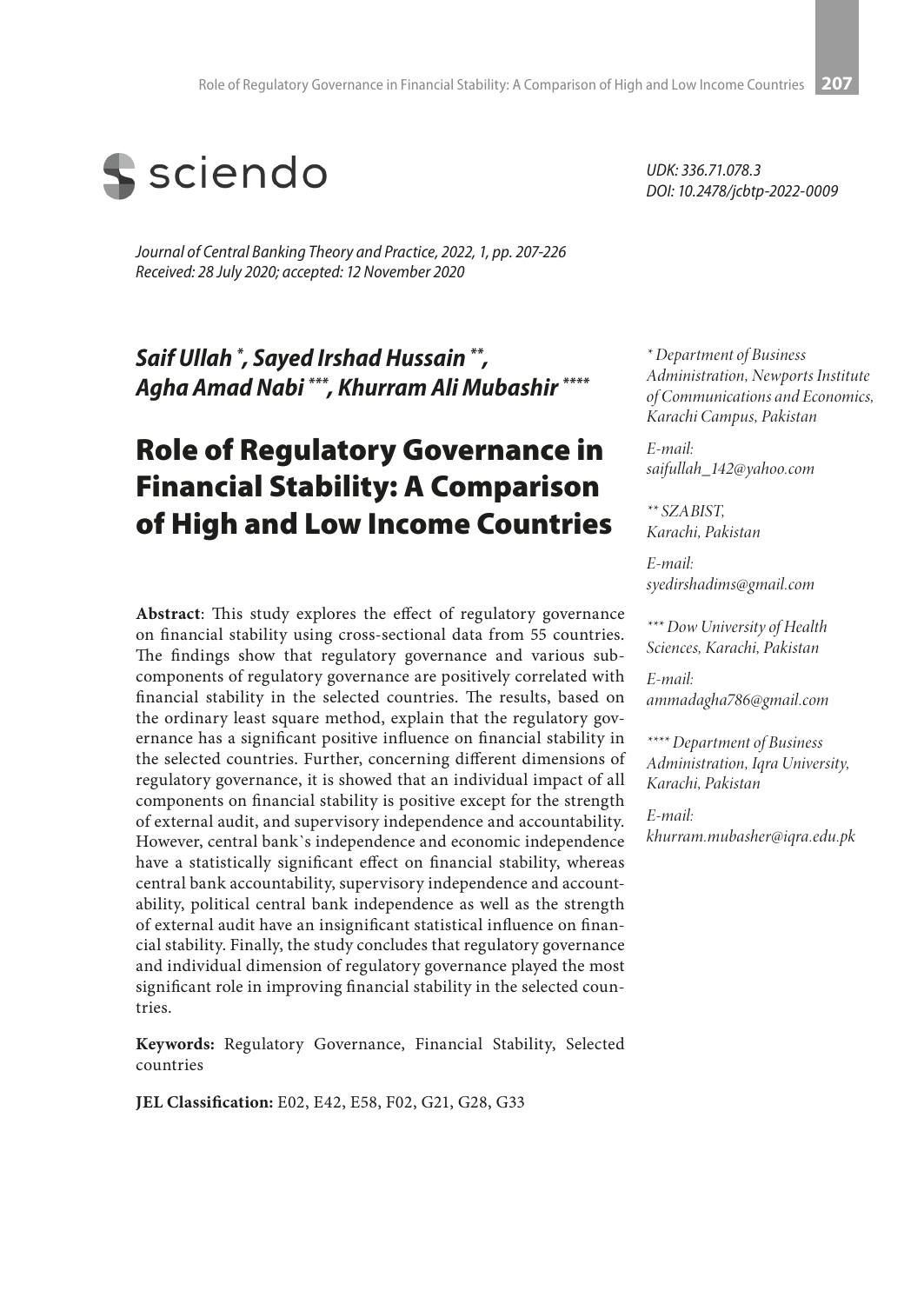#### **1. Introduction**

The theory of financial stability can be traced back in pioneer work of Keynes (1936) and Minsky (1985) who tried to explore reasons of financial crises and concluded that the financial system is fragile. Minsky's theory about debt accrual got importance in the press in the late 2000s during subprime mortgage. Financial stability can be defined as characteristics of the financial system to manage risk efficiently, allocate resources efficiently, and absorb shock (Houben, Kakes, & Schinasi, 2004). Financial crises unveiled much weakness in developed as well as many emerging countries (Cornand & Gimet, 2012). The regulators were unable to control excessive risk-taking practices of banks before the financial crisis. Global financial stability report (2018) warned that supervisors and regulators of financial sectors should remain attentive as new threats to financial stability are emerging.

Regulatory agencies like central banks are getting more prominence after financial crises and efforts are made to make constitutional and democratic framework by policymakers. Regulatory agencies are formed by the government and a fair relationship between different regulatory agencies is necessary. Regulators of financial institutions hold a unique position among all regulators due to complicated financial systems and fast-pace changes in financial sectors. The financial sector is an essential sector in an economy and plays a leading role in the regulation of the non-financial sector. Therefore, the governance of the financial sector is a crucial concept in the current ever-changing financial environment (Quintyn, 2007). Schwarcz (2019) pointed out flaws in the process of macroprudential regulation. He termed quick response from the regulator due to the pressure of politicians and media to device ad hoc measures. These ad hoc measures by regulators result in systemic risk. Regulatory governance quality is an essential factor in development, economic growth, and performance. There is a nexus of governance among non-financial firms, financial sector regulator, and the financial sector. This nexus suggests that regulatory governance quality is the crucial determinant of financial stability in any given country. KPMG leading audit firm ranked risk governance and regulators active role in financial soundness in the report issued on ten critical challenges of 2019. The global financial crisis has increased the importance of regulatory and supervisory mechanisms, this has significantly helped in improving banks' resilience, and it has positive effect on financial stability (Vučinić, 2020)

Governance mechanisms and risk-taking practices of bank analysis may predict bank behaviour (Laeven & Levine, 2009). Good regulatory governance helps in controlling risk and avoiding moral hazard problem. Dysfunctional behaviour of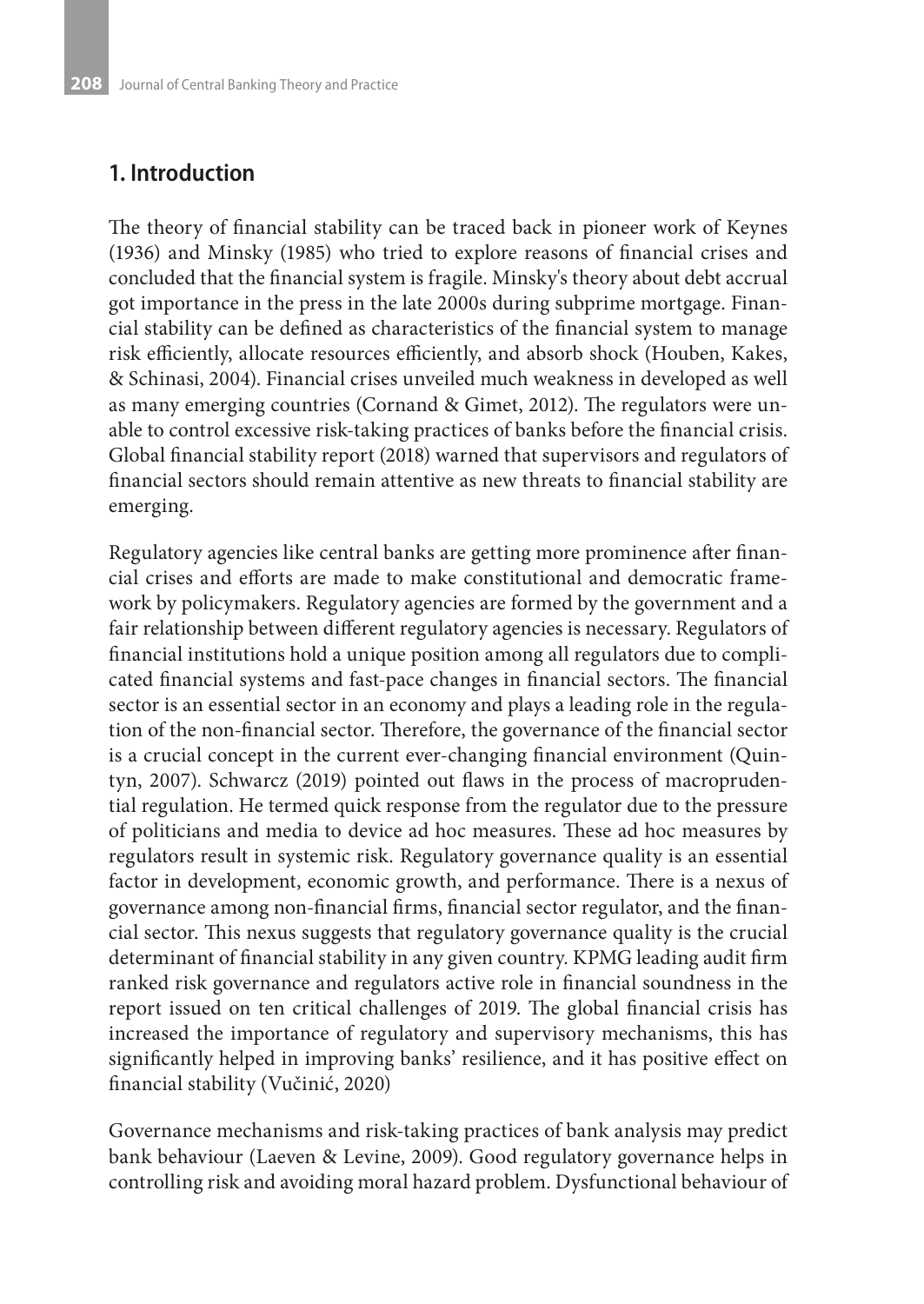government result in bad governance, which results in unsound practices and instability of the financial system. There is a role of good regulatory governance in the promotion of a stable and sound financial sector. However, many regulators were unable to prevent financial crisis due to the lack of independence, resources, and mandate, which fail in covering systemic risk (Mohr & Wagner, 2013). Good regulatory governance is vital for s well-functioning e banking system and financial system integrity (Jassaud, 2014). The 2007-2009 financial crisis was of insolvency nature instead of a liquidity crisis. The post-crisis regulatory reforms are needed like capital requirement (Thakor, 2018).

There is a lot of empirical literature available to discuss the financial stability issue and regulatory governance as important determinants of financial stability. However, the research on the relationship between financial stability and regulatory governance is rare in multiple countries and usually uses unique survey data. Most of the studies use financial stability and regulatory governance as one variable. Besides, the majority of studies consider one dimension of regulation as the proxy of regulatory governance. However, Quintyn (2007) divided regulatory governance into independence, central bank accountability, transparency, and integrity in central bank operations. These dimensions are essential for overall regulatory governance. The analysis at the individual dimension level is vital to determine which aspect is more important for financial stability. However, the available empirical studies have not investigated the relationship between regulatory governance and financial stability in a comprehensive manner. This created a need for a detailed analysis of the impact of regulatory governance on financial stability across the globe.

Another important fact is that high-income countries have good regulatory framework with good institutions. However, low- and middle-income countries lack all these regulatory framework and environment. Therefore, there is a need to compare results of both income levels. The present study intends to assess the role of regulatory governance in financial stability. Further, the study also attempts to explore the role of individual components of regulatory governance in financial stability using a more extensive and in-depth analysis of board database. More precisely, the study empirically estimates the effect of regulatory governance and its individual components on financial stability along with the control variables by developing the index of regulatory governance and financial stability. Formation of an index of financial stability and regulatory governance helps to reduce biases in the selection of limited variables and to test the relationship among them. This study further divides the sample into high income, low-/ middle-income countries, and compares both results for better understanding of the issue.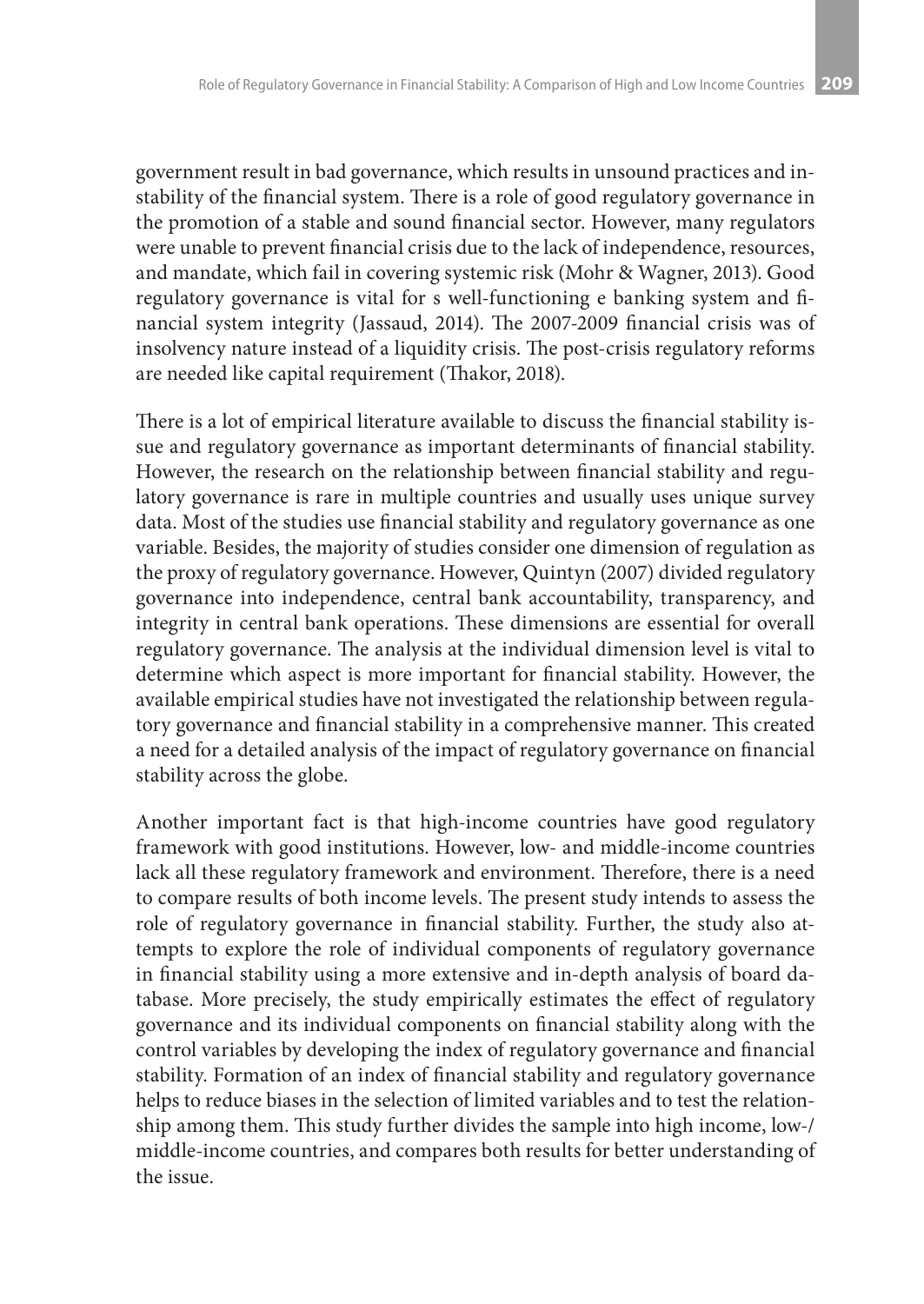The remainder of the paper organized with as the relevant literature analysed in the next section, research methodology, data, and economic model being explained in the third section, results, and discussion are presented in the fourth section, and conclusion and policy implications given in the final section.

#### **2. Literature Review**

Financial stability is defined as a situation where the financial system can bear shocks, efficient allocation of resources and effective risk management (Houben, Kakes, & Schinasi, 2004). Since the last decade, financial stability objectives are the focus of economic policymaking. Central banks issue financial stability reports due to their importance for periodic analyses made by the Bank of International Settlements (BIS), the International Monetary Fund (IMF), and the World Bank. Increase in nonmonetary assets leads to more leverage, cross-border, cross-industry integration, and more multifaceted financial system. According to Akram, Bardsen, and Lindquist (2007), financial stability becomes a more important concept for banks to study due to their dominant role as provider of payment system and financial intermediator. Financial stability indicators` choice is vital due to the different direction of indicators and complex nature of policy and economic implications. The critical question arises whether the interest rate is useful or if any other policy instruments should be to achieve financial stability objectives.

Regulatory agencies and central banks are putting every effort to develop stress testing exercises and early warning indicators to avoid a financial crisis in the future. In this regard, financial fragility of a system is measured to establish reactions to regulatory framework changes and macroeconomic shocks. A precise definition of financial stability is not available, and the measurement, monitoring, and development of financial stability face difficulties. The use of a backward-looking approach is another problem in forecasting financial system performance and financial stability measure. Many financial stress indicators are based on situation in banks/the financial system at a given point in time or the financial crisis is usually measured through binary variables with a yes or no answer (Morales & Estrada, 2010).

Central banks in this modern era have two core functions of maintaining financial and monetary stability. They should be independent in deciding about monetary policy. From the beginning of the 1980s, many CBs have been given independence to maintain price stability, which raises the issue of accountability of central banks. The financial stability objective of central banks got prominence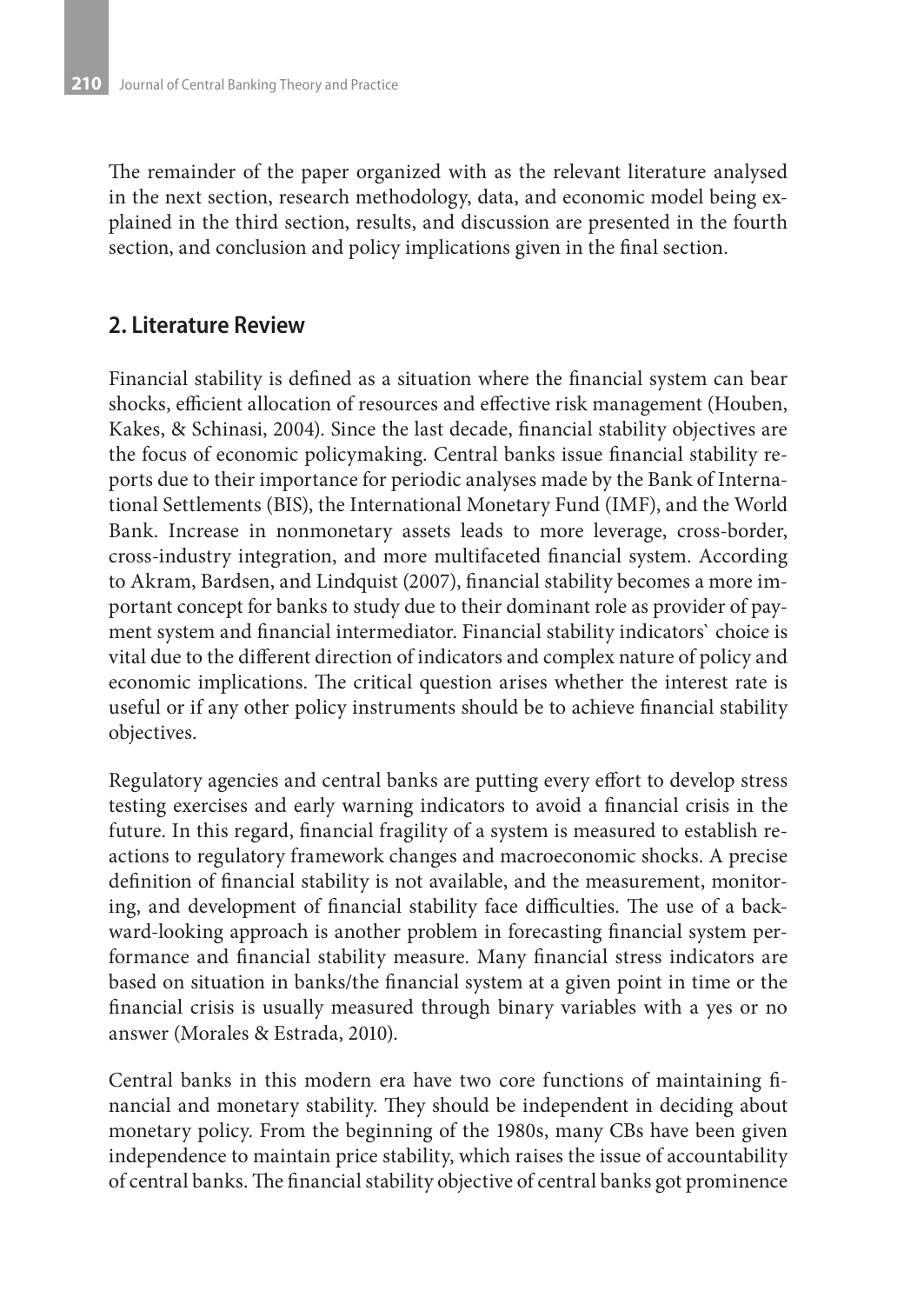due to tough competition in the banking industry over the past decades. However, financial stability is now the primary objective of central banks due to the importance and smooth functioning of the financial system's key elements. Better supervision can help in the maintaining of financial stability due to the link between financial and prudential stability. Oosterloo and Haan (2006) point out that many countries adopted different ways to achieve financial stability objectives, including having different institutions for financial stability and prudential regulations in place. Their survey of financial stability shows that in the shape of functions and power to its core tasks most central banks do not have a mandate and some central banks have financial stability as objectives in their banking code but this objective is very vague. . The survey also showed that OECD countries` central banks lack clear financial stability objectives as supervisors. Many central banks publish a financial stability review but accountability is missing, including a smooth national payment system and the lender of last resort function. Therefore, due to the domino and contagion effect, a problem in one bank may affect the whole financial system. They suggested that regulatory independence is essential for achieving financial stability. Arnold (1999) called financial stability "the stool's third leg" with monetary and fiscal stability being the other two. The transmission of monetary policy in financial systems and government intervention in the domestic financial sector made it imperative that monetary stability cannot be achieved standalone. Financial sector destabilization affects monetary policy negatively, and it further destabilizes the economy as well. This fact highlights the importance of financial sector governance and supervision. Bank's prudential supervision and stability of the financial system is essential. Many economists propagate free market approach everywhere but the financial sector because banks have to judge the creditworthiness of firms in the process of loan sanctions.

Sivakumar (2011) suggested that for financial system integrity banks have to meet specific recommendations, prerequisite, and financial regulations boundaries. The regulators usually grant an appeal right to banks to maintain fairness in operations. However, many regulatory frameworks failed due to excessive dependence on compliance and prevention of financial crisis. On the other hand, as the lender of last resort, central bank provides liquidity to banks and has to pass judgment of illiquidity or insolvency of banks. In many countries, banking supervision is entrusted to the central bank. According to Sharma and Kaushik (2008), good governance structures are essential for the promotion of innovation culture and growth of the economy. The financial systems including banks, NBFI, insurance companies, and institutions are responsible for financial stability, channeling of funds from saving to investors, and the protection of consumers of financial products. This financial stability objective can be achieved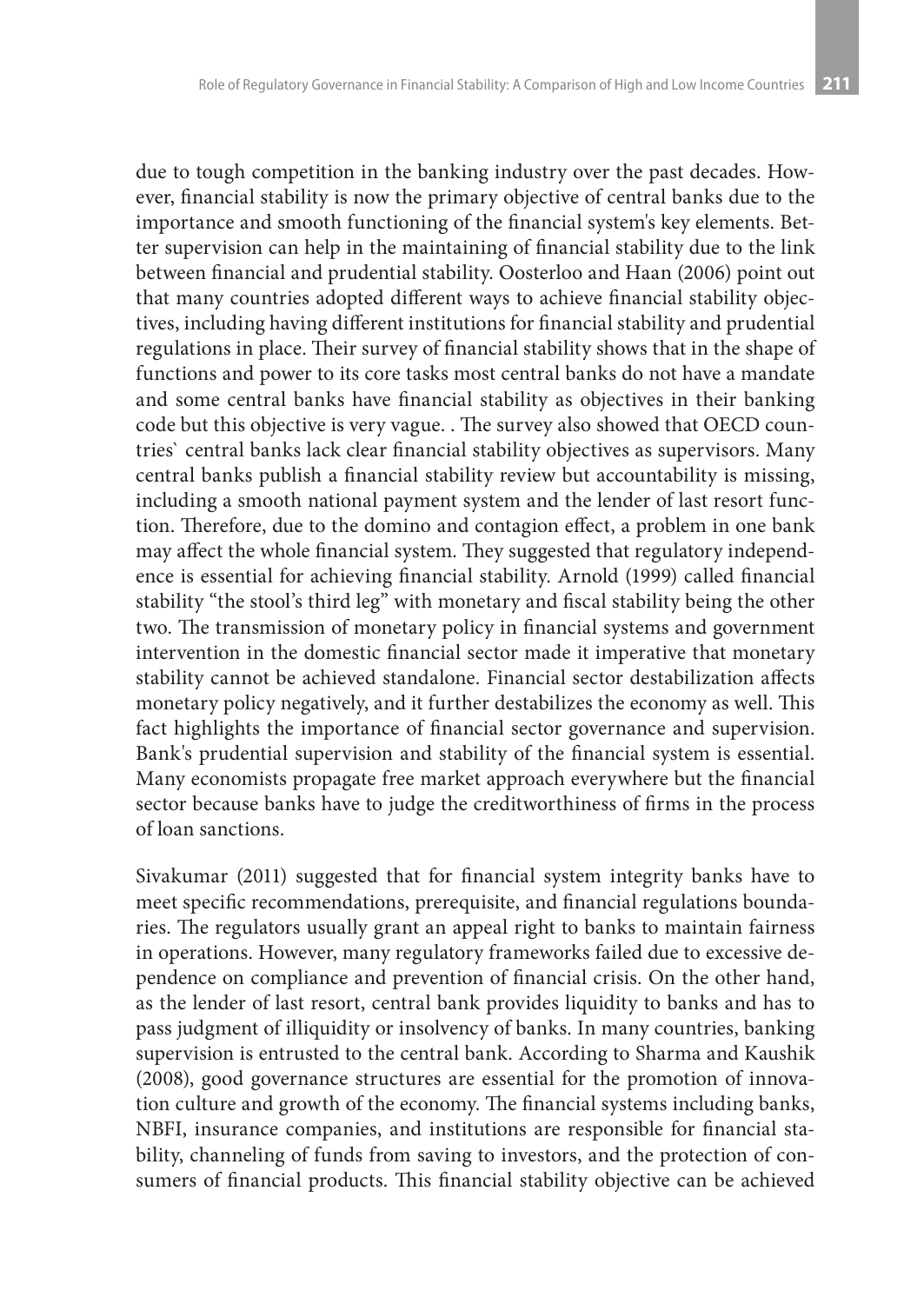through continuous interaction among the regulator, a financial institution, and the market. The important question is what is the role of regulatory governance in financial stability?

The World Bank introduced the term "good governance" in 1989, and this phenomenon quickly becomes a policy objective. Governance can be characterized as the use of administrative, economic and political powers. These three dimensions include administrative and political governance with the implementation of decisions and policy process included. The economic governance dimension comes from the process of decision-making. However, good governance can be identified in many physiognomies like the involvement of all people, either directly or indirectly. In good governance, the rule of law refers to a fair legal framework and impartiality. The accessibility to concerned people can be ensured through transparency, and responsiveness ensures that is serves the stakeholders. Good governance can mediate the process and consensus can be created among stakeholders (Elahi, 2009).

There is a lot of empirical evidence available to establish a relationship between regulatory governance and financial stability. Das, Quintyn and Chenard (2004) reported that the concept of financial stability is a multilateral landscape like the supervision of prudential, monetary policy, settlement systems and payment and financial markets and this resulted in difficulties in measurement. They found that governance quality has a relationship with financial soundness along with the banking sector structure, public sector governance, the quality of political institutions, and macroeconomic conditions. They constructed a regulator governance index by four components, i.e. accountability, independence, integrity, transparency. To achieve financial stability, the central bank uses indirect instruments, which makes it more difficult to measure and thus the central bank`s accountability is difficult. One of the missions of many central banks is to manage smooth payment system operations. However, financial stability cannot be achieved through this mission alone as it is only one component of the overall multitask financial stability function.

In financial crises, governance of financial regulation is essential factors, which can lead to systemic governance failures and have severe implications for financial regulation reforms. In many cases, regulators were aware of the increase in fragility of the financial system and got sufficient time with their policies, but they chose to maintain procedures and did not respond (Levine, 2012). Kim and Kim (2014) claimed that inefficient architecture and inferior governance are distinguished and discussed in literature while authorities responsible for supervision that never controlled the spread of risk nor prevented systemic risk. After the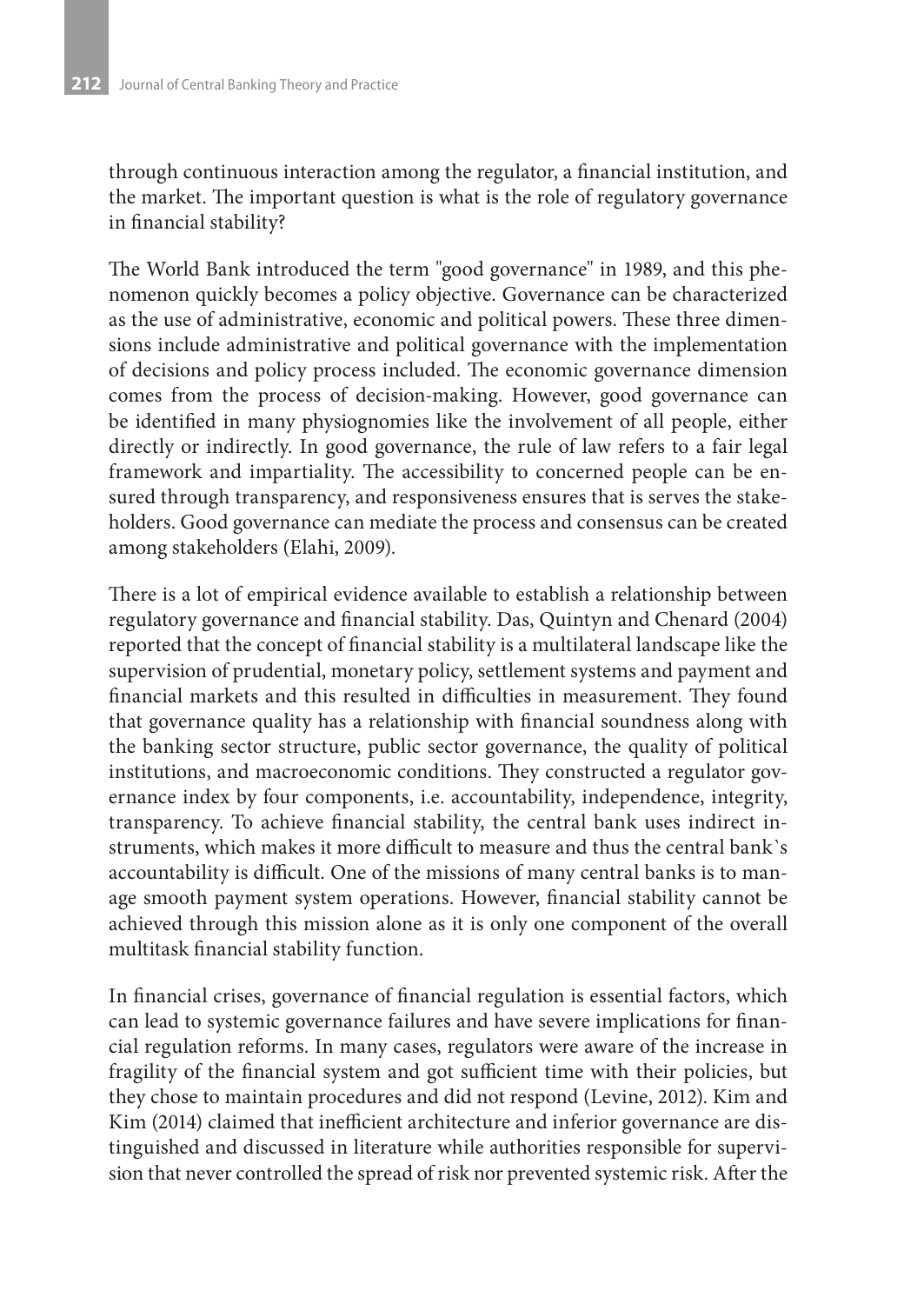1990s, changes in the supervisory architecture of the financial sector were identified and they have had a blurring effect on huge conglomerates as well. Many countries face systemic risks, management difficulties, regulatory duplication and arbitrage and inconsistency due to these radical changes. Before 2008, many supervisory authorities were integrated into a unified entity. Empirical investigations of this phenomenon were not available until the mid-2000s. Kim and Kim (2014) used Z-score and panel data on 34 OECD members' countries and made the first attempt to investigate the impact of architecture and supervisory authorities' governance on the banking stability and reported that Z-score compares the potential for risk and buffers. They found the positive influence of independence dimension of supervisory governance on banking stability. They also found the negative influence of the central bank's involvement in supervision and integration of authorities on banking stability. The interactive effect between integration of authorities and independence is also positive but not in the central bank's involvement in financial supervision and independence on banking stability in lower level independence countries. Good supervisory governance is an essential requirement for financial market stability. Independence is the necessary and vital component of regulatory governance as supervisory authorities face the risk of the influence of different interest groups and political circles.

Masciandaro, Pansini and Quintyn (2013) reported that during normal times, the governance of public sectors would usually seek greater stability but vice versa in case of crises. Chan and Milne (2015) have used a simple liquidity-modeling framework and found a link between bank competition and financial stability. Furthermore, traditionally greater concentration in banking promotes and discourages bank risk-taking. Cocriş and Nucu (2013) investigated the impact of monetary policy on financial stability by using a Structural Vector Autoregressive model from 2003 to 2006. They claimed that along with a traditional role in low inflation, central bank should play an upfront role in financial stability; however, to define and measure financial stability regarding the exchange rate, changes in share prices and bank loan-deposit ratio is difficult as a proxy. In their study, they also take short-term interest rate as the monetary policy instrument. They concluded that due to financial and economic crisis, financial stability becomes more important for central banks. Furthermore, a stable financial system is essential for efficient transmission of monetary policy. There is a need to go beyond monetary policy and they agree with Jarocinski`s (2010) findings that the interest rate is an excellent instrument for intervention and that by using this the central bank can control household and agent excessive borrowings.

The financial stability issue requires a comprehensive financial system analysis that would include financial institutions, financial markets, macro economy, and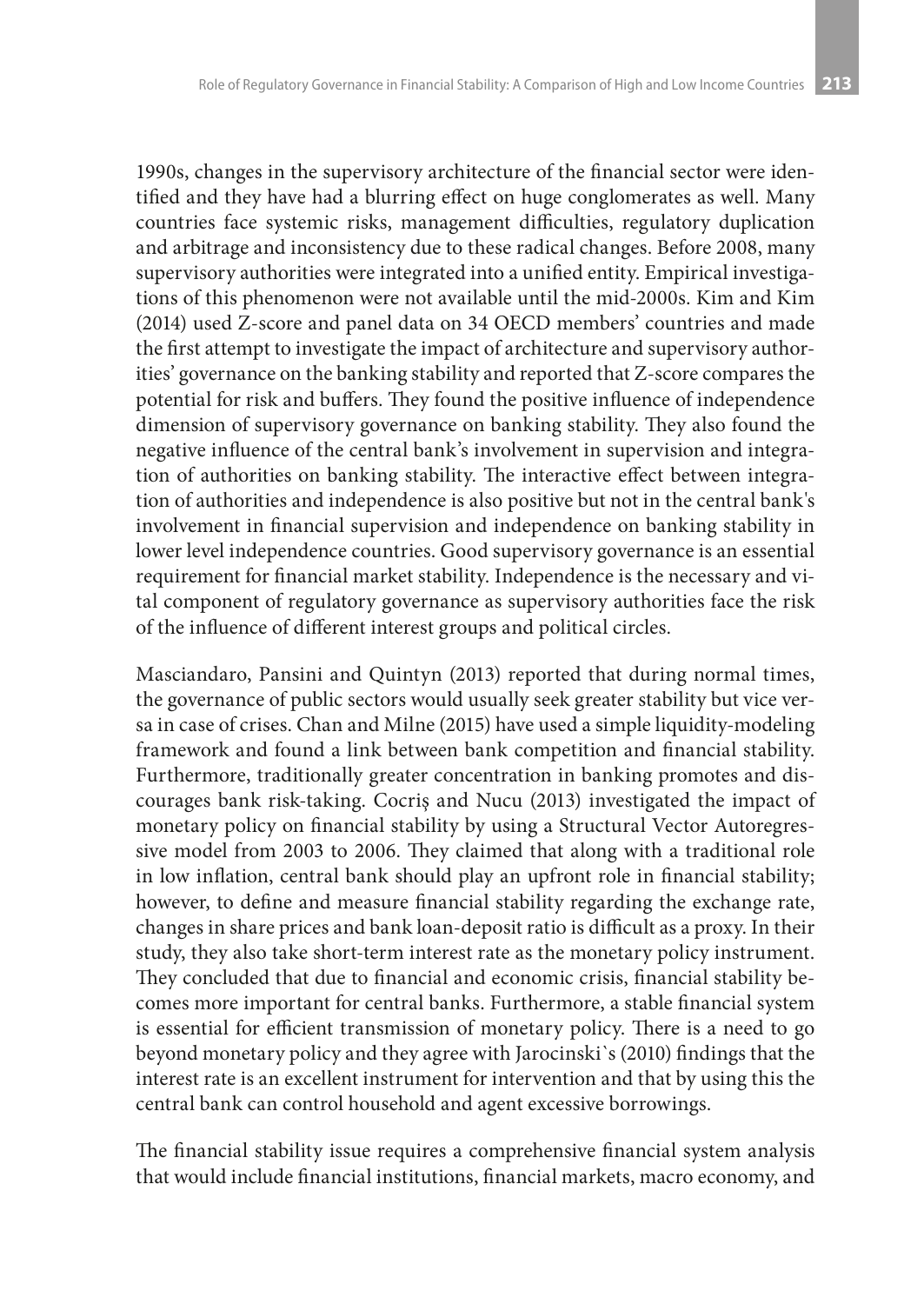infrastructure. Due to many complex connections between the functioning of financial markets and settlement systems, there is no generally accepted measure of financial stability, which shows the different impact on real economic activity. There is a lot of empirical literature available to discuss the financial stability issue and regulatory governance as important determinates of financial stability. However, the research on the relationship between financial stability and regulatory governance is rare in multiple countries and uses unique survey data. Most of the studies use financial stability and regulatory governance as one variable, and hence in-depth analysis is missing. The majority of studies consider some of the regulatory dimensions as the proxy of regulatory governance. This created a need for a comprehensive and detailed survey of the multifaceted financial stability concept and regulatory governance in index form. The role of regulatory governance index in financial stability index along with macroeconomic conditions, banking structure, and economic freedom has not been discussed earlier. Formation of an index of financial stability and regulatory governance helps to reduce biases in the selection of limited variables and to test relationship among them. By above-cited literature, research hypothesis can be developed as follow;

- *H1 : Regulatory governance improves financial stability*
- *H2 : Central Bank Independence improves financial stability*
- *H3 : Central Bank Accountability improves financial stability*
- *H4 : Political central bank independence improves financial stability*
- *H5 : Economic central bank independence improves financial stability*
- *H6 : Supervisory independence and accountability enhance financial stability*
- *H7 : Strength of external audit improves financial stability*

### **3. Research Methodology**

The study is designed to examine the regulatory governance role of banks in financial stability in selected 55 countries. The source of information (data) followed in this study focuses on positivism philosophy (supposed that only correct knowledge is trustworthy) and deductive methodology. The authors developed the regulatory governance index (RGI) and financial stability index (FSI) in this study by following Mohr and Wagner (2013) and used cross-sectional data from the 55 selected countries. Following the existing literature and according to the nature of the data, the study uses ordinary least square method for estimating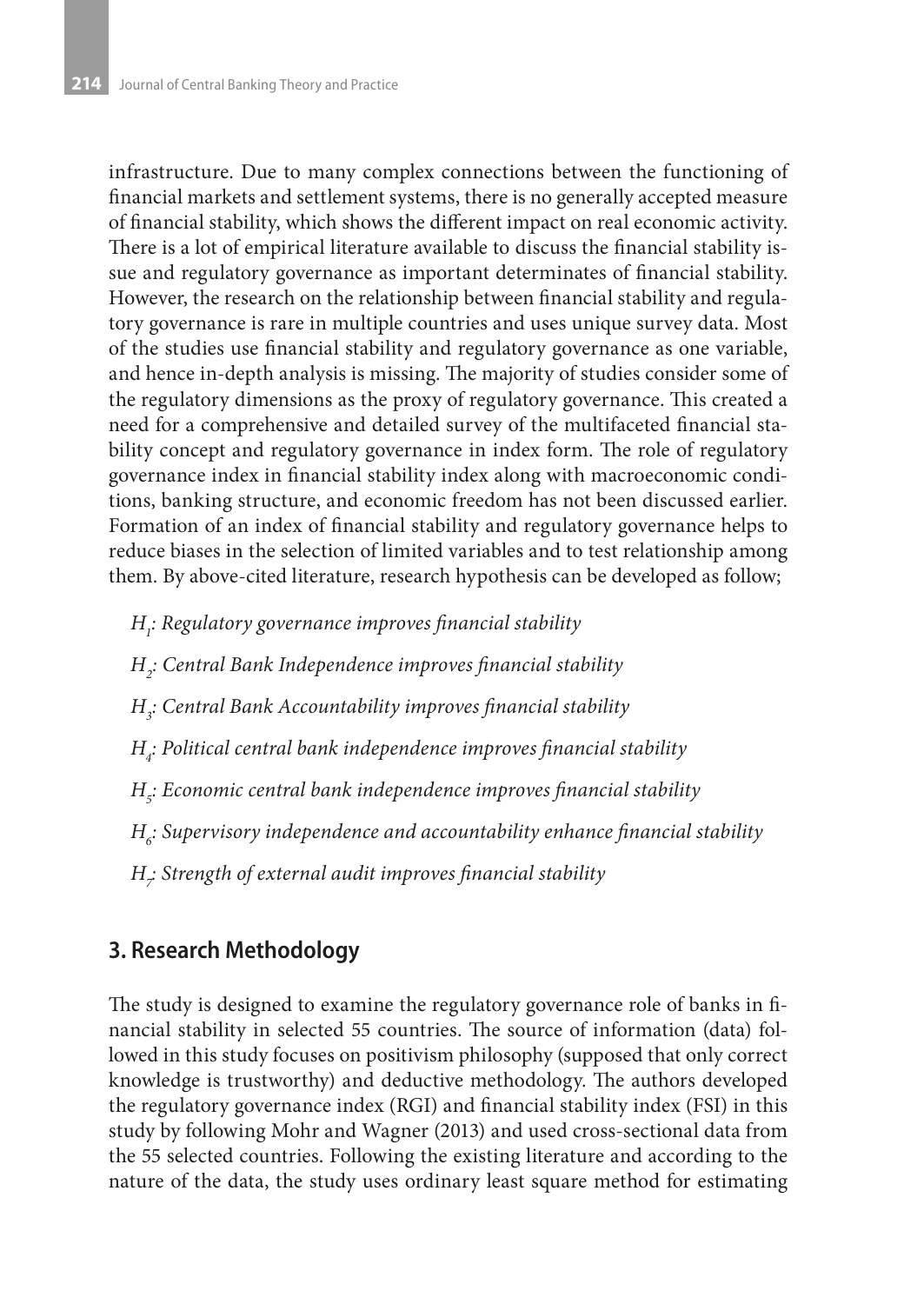the regulatory governance role in improving the financial stability in selected countries. Financial stability used as a dependent variable while regulatory governance and different dimension of regulatory governance are used as independent variables in the specified model. Along with the regulatory governance in the model, some control variables, namely, macroeconomic conditions, banking structure, and economic freedom were also included as explanatory variables to avoid the omitted bias of potential variables.

Financial stability is a multidimensional concept and thus the index is constructed using six indicators (capital adequacy, non-performing loans/total loans (negative expected sign), capital to the assets ratio, bank provisions to non-performing loans, return on asset, and return on equity as a financial soundness indicator by giving equal weights suggested by Kocisova (2015) using data from the Global Financial stability Report (2018). Žunić, Kozarić and Žunić Dželihodžić (2021) claimed that link exists between economic situation of a country and non-performing loans. The quality of the loans plays an important role in business stability and overall success of the business. Drakos and Malandrakis (2021) found that total capital ratio is not crisis insensitive while leverage ratio is crisis-insensitive. Regulatory governance is comprised of six different dimensions, including the central bank independence index, central bank accountability, and index of the strength of external audit, index of economic central bank independence, index of supervisory independence and accountability and index of political central bank independence. In the index, all the indicators are given equal weights in line with Morales and Estrada (2010). By using the normalization process in line with Morris (2010), this study data is normalized from the following formula.

$$
(I) = \frac{I - \min(I)}{\max(I) - \min(I)}
$$

The independent variable is the regulatory governance index, which is comprised of six different categories, and data is collected from different sources. The index of supervisory independence is an indicator which measures the supervisory independence degree and index of supervisory accountability, which refers to the degree of supervisory accountability taken from Masciandaro, Pansini and Quintyn (2008). The degree of independence of central bank is measured as an index of political central bank independence, and fourth, index of economic central bank independence, which measures the degree of independence of central bank, is collected from Arnone, Laurens, Segalotto and Sommer (2009). The index of supervisory accountability and independence is taken from Barth, Caprio and Levine (2006). The questions taken from here are: 5.5, 11.7.1, 12.2, 12.2.1, 12.2.2, 12.2.3; if yes=1, otherwise=0; 12.10.; if yes=0, and otherwise=1. The higher value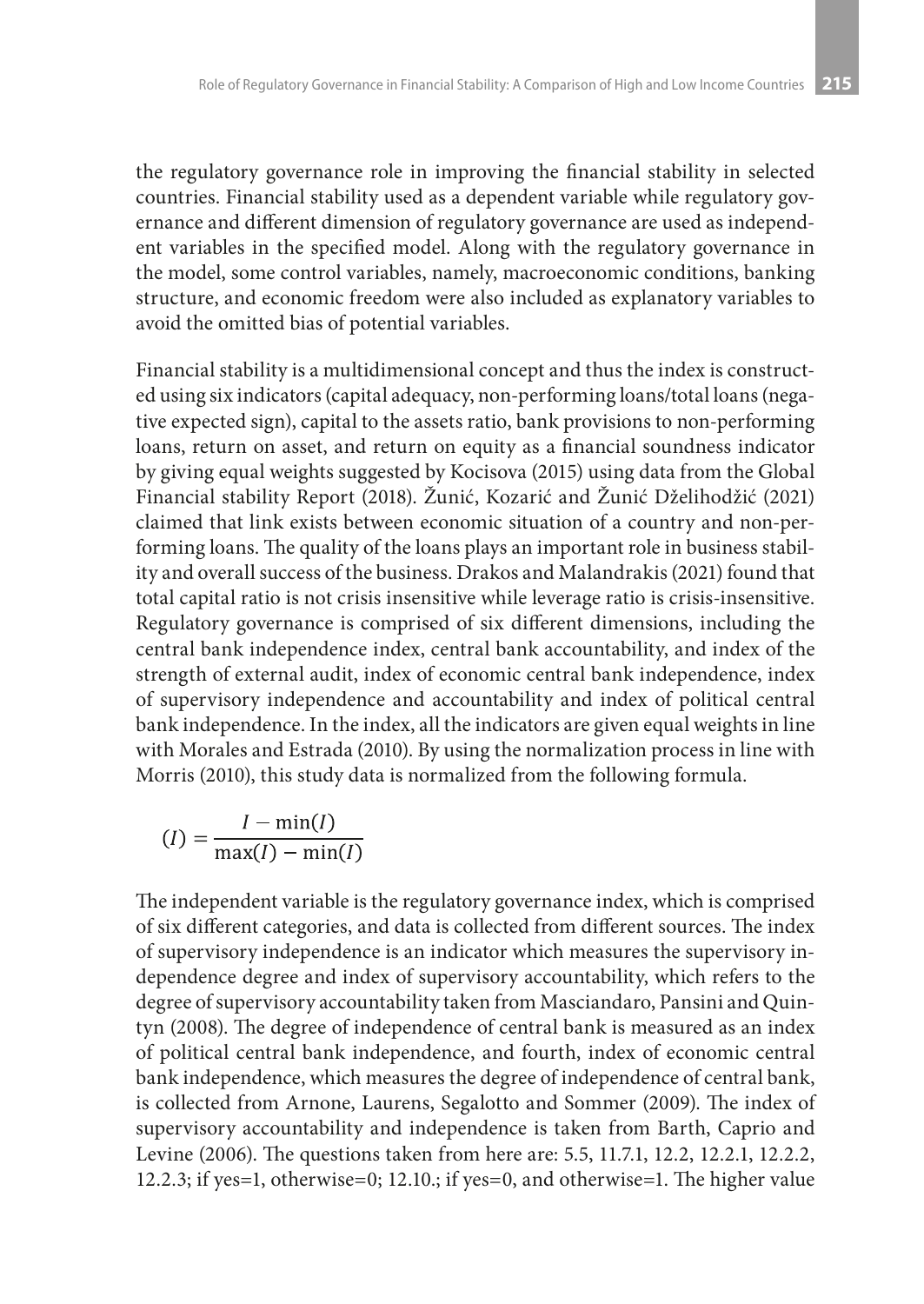indicates higher central bank independence and accountability. The index of external audit strength is reported on questions also collected from Barth, Caprio and Levine namely 5.1, 5.2, 5.3, 5.4, 5.5, 5.6, 5.7; yes=1 and no=0. The higher value indicates better strength of external audit.

Financial stability is not only dependent on regulatory governance, but also many other factors affect financial stability; therefore, the role of control variables becomes very important. Three control variables, namely macroeconomic condition, bank structure, and economic freedom are taken in the model to avoid the omitted variable bias. Macroeconomic condition was measured by using the real interest rate (Annual percentage change) and the date was collected from the World Bank databases. Banking Structure is measured through bank concentration by taking the three largest banks' assets/total banking sector assets obtained from the database of World Bank' Financial Structure and Development. Economic freedom is measured through the control of corruption, and this data is sourced from world Governance Indicators (WGI), World Bank.

With the help of the existing literature, the study designs the following econometric equation to capture the role of regulatory governance on financial stability and test the relevant hypotheses.

$$
FS_i = \alpha + \beta_1 RGI_i + \beta_2 MC_i + \beta_3 BS_i + \beta_4 EF_i + \mu
$$
\n(1)

Where FS $_{\rm i}$  represents the financial stability in specified countries, RGI $_{\rm i}$  is the regulatory governance index in each country,  $\mathrm{MC}_\mathrm{i}$  is the macroeconomic condition in the country,  $BS_i$  is the banking structure of the specified country and  $EF_i$  is the economic freedom in each country.  $\alpha$  is the constant and  $\beta_1$ ,  $\beta_2$ ,  $\beta_3$  and  $\beta_4$  are the coefficients to be estimated; i represents country and µ is the error term that captures the effect of all other exogenous factors on output financial stability. The same equation also employs for the estimation of the impact of the individual component of regulatory governance on financial stability. The procedure to run the model by taking all components of regulatory governance at the same time instead of regulatory governance in the equation is as follows:

$$
FS_i = \alpha + \beta_1 Ind_i + \beta_2 Acc_i + \beta_3 PCBI_i + \beta_4 ECBI_i + \beta_5 SIA_i + \beta_6 SEA_i + \beta_7 MC_i + \beta_8 BS_i + \beta_9 EF_i + \mu
$$
 (2)

Where Ind represents independence, Acc is the accountability, PCBI is political central bank independence, ECBI is the economic central bank independence, SIA is the supervisory independence and accountability, and SEA is the strength of external audit.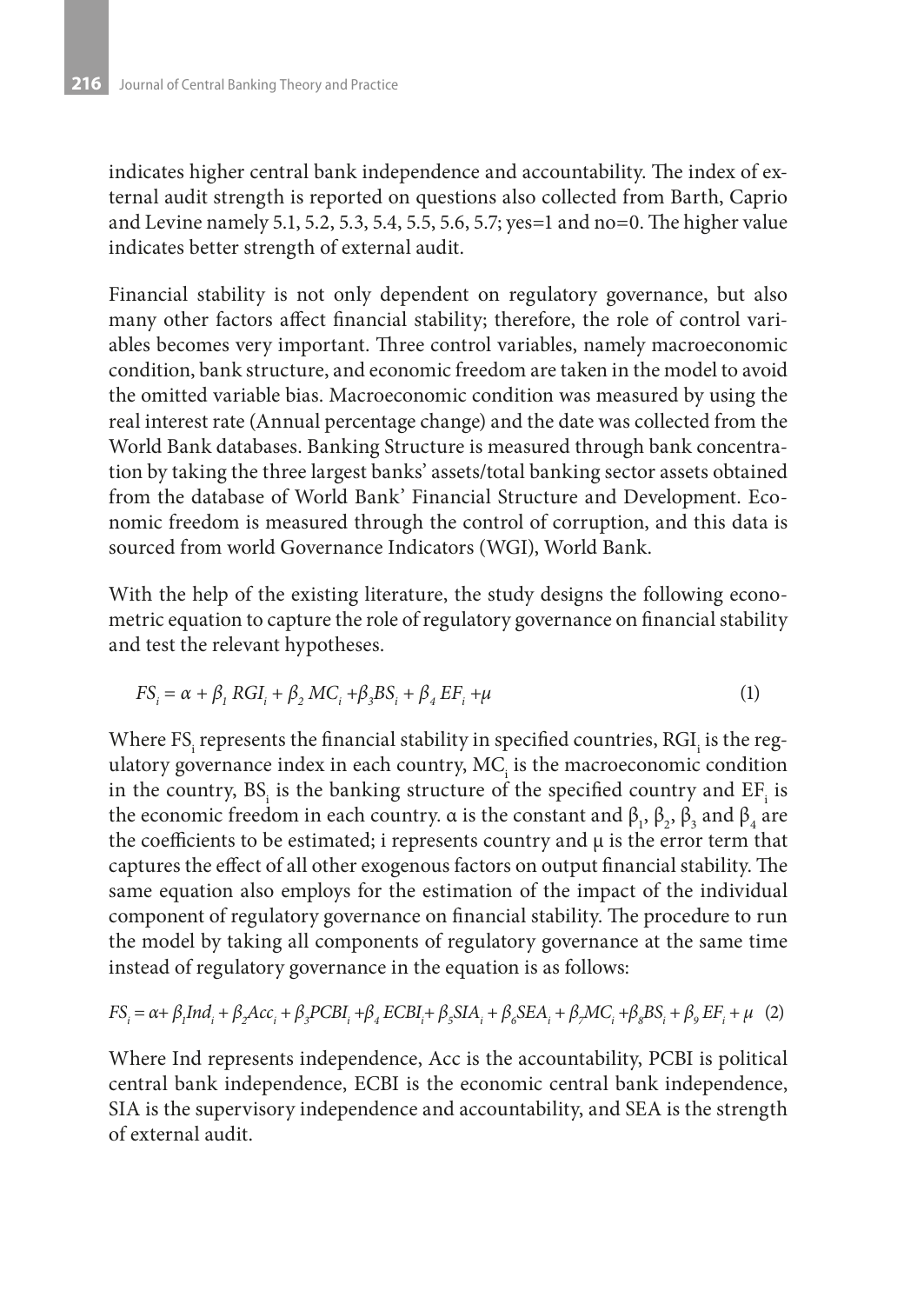#### **4. Results and Discussion**

The results presented in Table 1 indicate that data of the variables used in the study are normally distributed. The mean value of financial stability is lower as compared to average value of regulatory governance in the estimated results. The macroeconomic condition (represented by the real interest rate) has a high average, signifying that selected countries have a higher average real interest rate. The mean value of banking structure (proxy through banks concentration) is high which shows that countries chosen still have a high degree of concentration in their banking sectors. Similarly, the mean value of economic freedom (represented by control of corruption) is also high.

| Variables                    | Mean |
|------------------------------|------|
| <b>Financial Stability</b>   | 0.26 |
| <b>Regulatory Governance</b> | 0.60 |
| <b>Bank concentration</b>    | 0.57 |
| Control of corruption        | 0.52 |
| Political stability          | 0.63 |
| GDP growth volatility        | 0.53 |
| Regulatory quality           | 0.64 |
| Voice and accountability     | 0.68 |
| Inflation                    | 0.11 |
| Deposit rate volatility      | 0.02 |
| Real interest rate           | 016  |

#### **Table 1: Descriptive Statistics**

Source: Authors` calculations

The results of correlation analysis indicate that there is a strong relationship between financial stability and regulatory governance, macroeconomic condition, banking structure, and economic freedom. The correlation coefficient of financial stability with regulatory governance is higher as compared to other variables. This shows that regulatory governance is essential and has a significant contribution in boosting financial stability in the selected countries.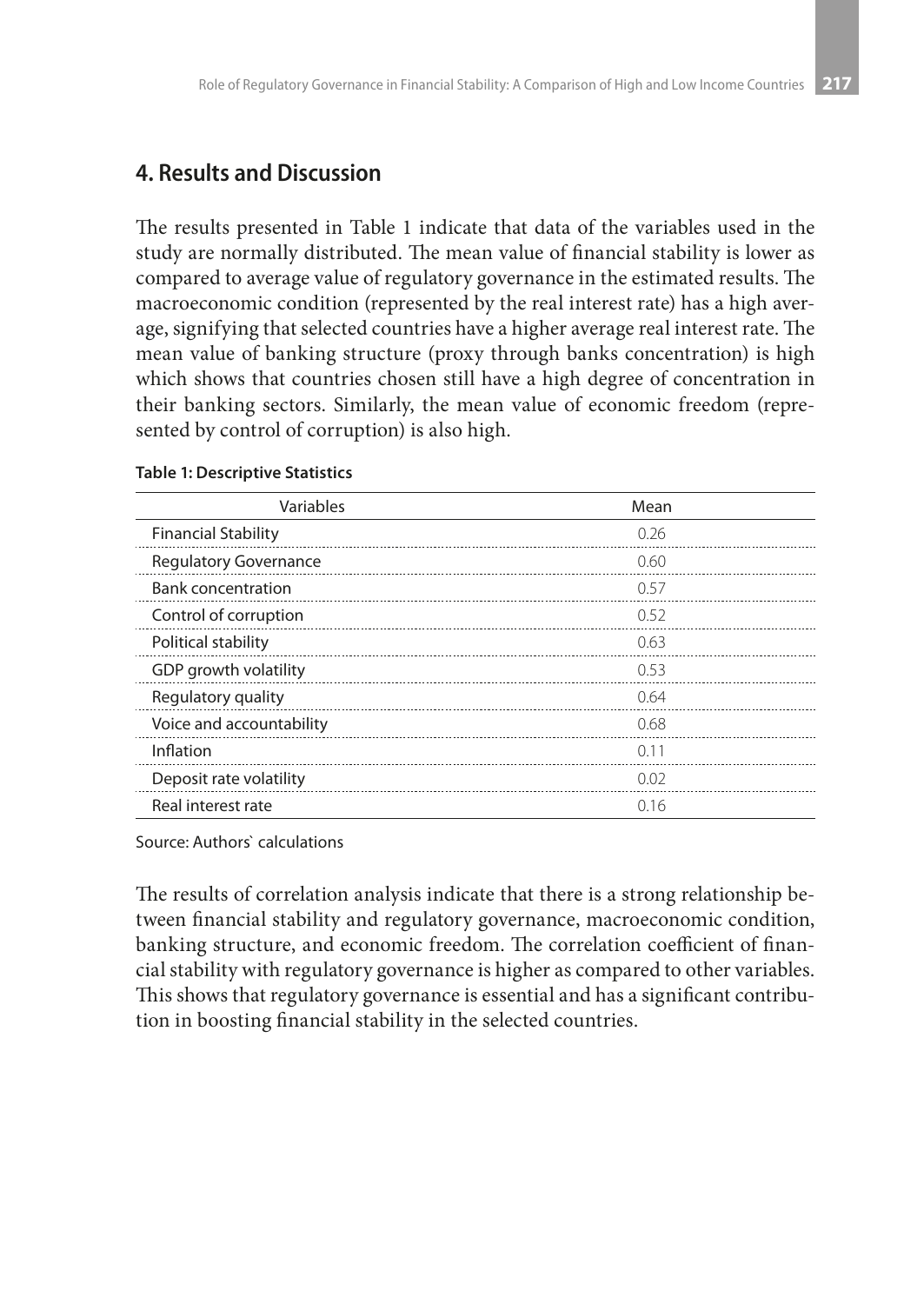|                              | FSI     | RG      | BC      | $\epsilon$ | PS      | GDP     | R <sub>0</sub> | VA      | <b>INF</b> | DV      | <b>RIR</b> |
|------------------------------|---------|---------|---------|------------|---------|---------|----------------|---------|------------|---------|------------|
| <b>Financial Stability</b>   | 1.00    | 0.27    | 0.08    | $-0.25$    | $-0.11$ | $-0.02$ | $-0.07$        | $-0.09$ | 0.04       | $-0.03$ | 0.28       |
| <b>Regulatory Governance</b> | 0.27    | 1.00    | 0.19    | 0.27       | 0.39    | $-0.34$ | 0.36           | 0.38    | 0.06       | $-0.07$ | $-0.24$    |
| <b>Bank concentration</b>    | 0.08    | 0.19    | 1.00    | 0.36       | 0.31    | 0.09    | 0.40           | 0.41    | 0.10       | 0.00    | $-0.24$    |
| Control of corruption        | $-0.25$ | 0.27    | 0.36    | 1.00       | 0.79    | $-0.41$ | 0.93           | 0.89    | $-0.16$    | $-0.16$ | $-0.34$    |
| Political stability          | $-0.11$ | 0.39    | 0.31    | 0.79       | 1.00    | $-0.28$ | 0.81           | 0.80    | $-0.19$    | $-0.10$ | $-0.26$    |
| GDP growth volatility        | $-0.02$ | $-0.34$ | 0.09    | $-0.41$    | $-0.28$ | 1.00    | $-0.36$        | $-0.35$ | 0.16       | 0.07    | 0.25       |
| Regulatory quality           | $-0.07$ | 0.36    | 0.40    | 0.93       | 0.81    | $-0.36$ | 1.00           | 0.94    | $-0.16$    | $-0.23$ | $-0.36$    |
| Voice and accountability     | $-0.09$ | 0.38    | 0.41    | 0.89       | 0.80    | $-0.35$ | 0.94           | 1.00    | $-0.19$    | $-0.14$ | $-0.31$    |
| <b>Inflation</b>             | 0.04    | 0.06    | 0.10    | $-0.16$    | $-0.19$ | 0.16    | $-0.16$        | $-0.19$ | 1.00       | $-0.02$ | 0.05       |
| Deposit rate volatility      | $-0.03$ | $-0.07$ | 0.00    | $-0.16$    | $-0.10$ | 0.07    | $-0.23$        | $-0.14$ | $-0.02$    | 1.00    | 0.11       |
| Real interest rate           | 0.28    | $-0.24$ | $-0.24$ | $-0.34$    | $-0.26$ | 0.25    | $-0.36$        | $-0.31$ | 0.05       | 0.11    | 1.00       |

**Table 2: Results of correlation between Financial Stability and Regulatory Governance**

Source: Authors` calculations

Further decomposition of regulatory governance into various components, the analyses show an individual impact of all components on financial stability is positive except for the strength of external audit, and supervisory independence and accountability. However, independence is highly correlated with financial stability compared to other components of regulatory governance. Besides, the results in Table 3 explain that independence, accountability, political central bank independence, and economic central bank independence are positively correlated with financial stability. This signifies that independence, political central bank independence, economic central bank independence, and accountability are essential in order to accelerate financial stability in the selected countries.

Following the existing literature and according to the nature of data, the study used the ordinary least square method to estimates the impact of regulatory governance on financial stability. The estimated results in Table 4 show that the coefficient value of regulatory governance is positive and statistically significant, implying that regulatory governance has a considerable influence on financial stability in the selected countries. However, with further decomposition, the analyses of the high- and low- and middle-income countries showed that the coefficient value of regulatory governance is negative and statistically insignificant in the case of high-income countries. This signifies that regulatory governance is the crucial determinant of financial stability in low- and middle-income countries. In addition, the results show that bank concentration has a positive and significant influence on financial stability in all three groups of countries. Similarly, the results indicate that the regulatory quality and real interest rate have a significant and positive impact on financial stability in all types of coun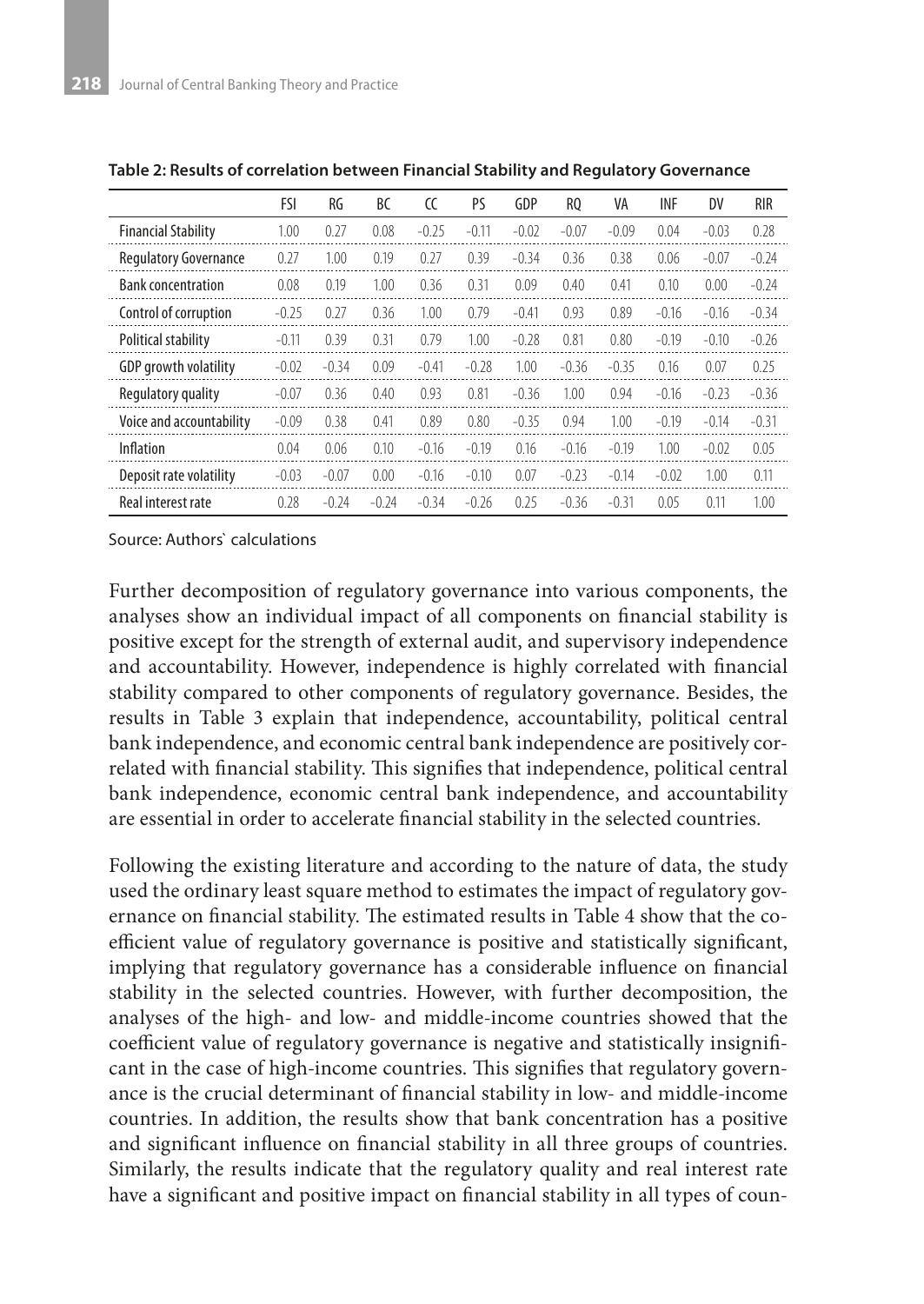tries. The findings further explicate that the control of corruption has an adverse effect on financial stability. However, the control of corruption has a greater effect on financial stability in high-income countries as compared to low- and middleincome countries. Furthermore, the estimated results confirm that political stability has a negative effect on financial stability but statistically insignificant in all three groups of countries. Likewise, GDP growth volatility has an adverse impact on financial stability in all types of countries. However, the impact of GDP growth volatility is statistically significant only in high-income countries. Additionally, the results show that the coefficient values of voice and accountability, inflation, and deposit rate volatility are statistically insignificant in all three types of countries. Additionally, the results of various diagnostic tests are also up to mark, and residual of the equation satisfied the standard assumption. Overall, the results suggest that banking structure has a positive impact on financial stability while economic freedom hurts the financial stability of the selected countries. Mostly, the results suggest that regulatory governance is essential for accelerating the financial stability in the selected countries.

| Variable                  | <b>Full Sample</b><br>Model | High Income<br>Countries | Low and Middle<br><b>Income Countries</b> |
|---------------------------|-----------------------------|--------------------------|-------------------------------------------|
| Constant                  | 0.09(1.0)                   | $0.17(1.99)$ ***         | 0.07(0.72)                                |
| Regulatory Governance     | $0.22(1.96)$ **             | $-0.11(-1.20)$           | $0.18(2.68)$ ***                          |
| <b>Bank concentration</b> | $0.10(1.82)$ *              | $0.13(2.28)$ ***         | $0.12(2.22)$ **                           |
| Control of corruption     | $-0.52$ $(-4.31)$ ***       | $-0.48$ $(-2.41)$ ***    | $-0.33(-1.90)$ **                         |
| Political stability       | $-0.04(-0.37)$              | $-0.01$ $(-0.08)$        | $-0.06(-0.48)$                            |
| GDP growth volatility     | $-0.09(-1.43)$              | $-0.13 (-2.22)$ ***      | $-0.09(-1.48)$                            |
| Regulatory quality        | $0.61(2.59)$ ***            | $0.58(1.82)$ **          | $0.51(1.72)$ **                           |
| Voice and accountability  | $-0.17(-0.56)$              | $-0.07$ $(-0.20)$        | $-0.07(-0.20)$                            |
| Inflation                 | $-0.04(-0.36)$              | $-0.01(-0.10)$           | $-0.05(-0.43)$                            |
| Deposit rate volatility   | 0.00(0.01)                  | $-0.01(-0.26)$           | $-0.02$ $(-0.40)$                         |
| Real interest rate        | $0.27(3.14)$ **             | $0.24(2.59)$ ***         | $0.25(2.77)$ ***                          |
| R-squared                 | 0.45                        | 042                      | 0.48                                      |
| Adjusted R-squared        | 0.30                        | 0.27                     | 0.34                                      |
| F-statistic               | 2.97                        | 2.73                     | 3.39                                      |
| Prob (F-statistic)        | 0.01                        | 0.01                     | 0.00                                      |
| Prob (Wald F-statistic)   | 0.00                        | 9.49                     | 8.13                                      |
| <b>Wald F-statistic</b>   | 7.14                        | 0.00                     | 0.00                                      |
| Durbin-Watson stat        | 1.91                        | 1.61                     | 1.73                                      |

**Table 3: Results of the Ordinary Least Square method**

Source: Authors` calculations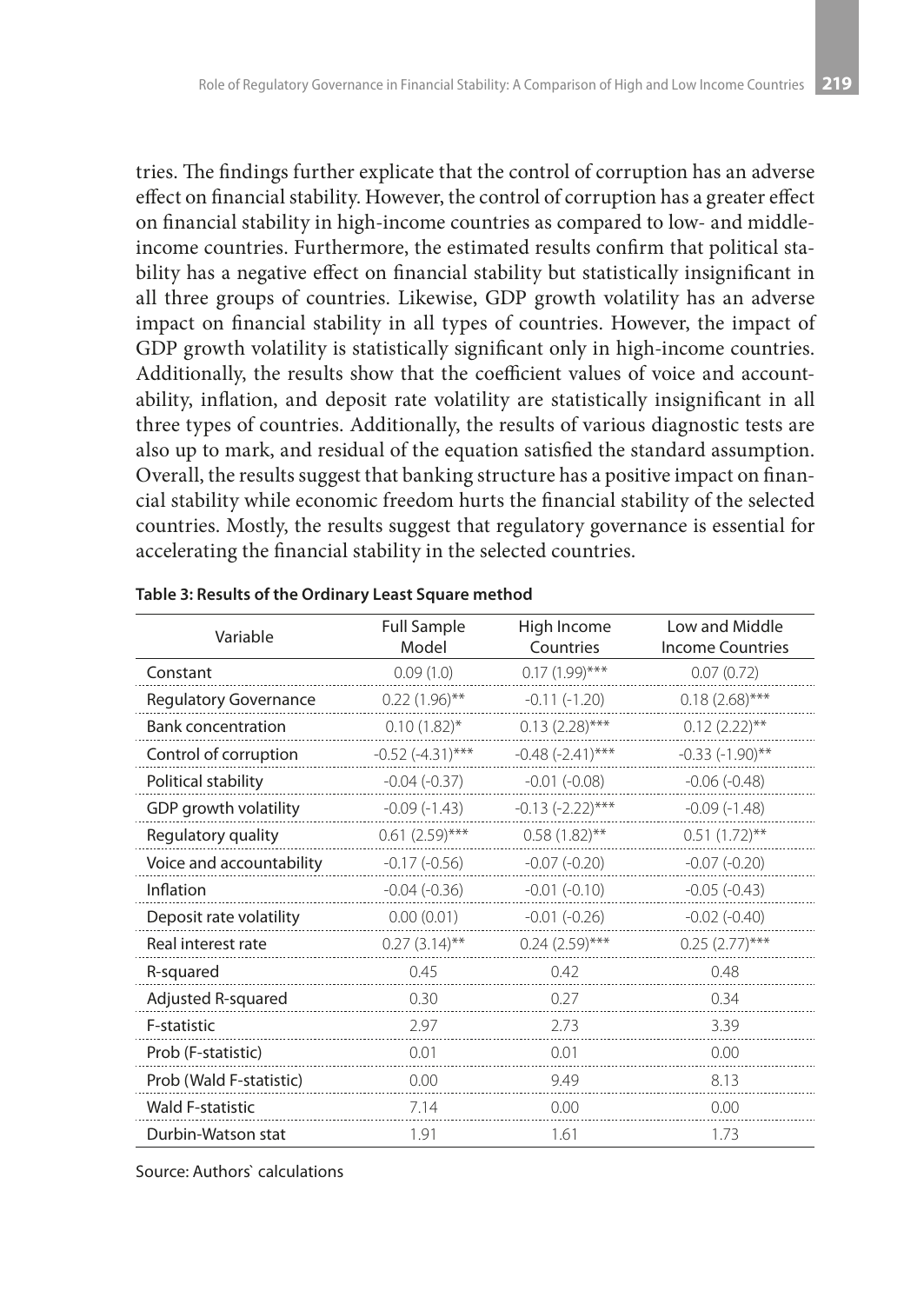| Table 4: Results of dimensions of regulatory governance on financial stability |  |
|--------------------------------------------------------------------------------|--|
|--------------------------------------------------------------------------------|--|

| Variable                                       | <b>Full Sample</b><br>Model | High Income<br><b>Countries Sample</b> | Low and Middle Income<br><b>Countries Sample</b> |  |
|------------------------------------------------|-----------------------------|----------------------------------------|--------------------------------------------------|--|
| Constant                                       | $0.46(3.72)$ ***            | $0.53(5.64)$ ***                       | $0.39(3.62)$ ***                                 |  |
| Independence                                   | $0.12(1.76)$ <sup>**</sup>  | 0.11(1.43)                             | 0.10(1.06)                                       |  |
| Accountability                                 | 0.16(1.57)                  | $0.18(1.87)$ **                        | $-0.11(-1.38)$                                   |  |
| Political central bank<br>independence         | $-0.11(-1.98)$ **           | $-0.12$ $(-2.09)$ **                   | $0.17(1.70)$ *                                   |  |
| Economic central bank<br>independence          | 0.02(0.41)                  | 0.05(0.65)                             | $-0.18(-2.72)$ ***                               |  |
| Supervisory independence<br>and accountability | $-0.20$ $(-1.73)$ *         | $-0.29$ $(-2.4)$ ***                   | $-0.30(-1.27)$                                   |  |
| The strength of external audit                 | 0.08(0.97)                  | 0.02(0.22)                             | $0.33(2.06)$ ***                                 |  |
| <b>Bank concentration</b>                      | $0.14(2.38)$ **             | $0.15(2.49)$ ***                       | $0.12(1.78)$ **                                  |  |
| Control of corruption                          | $-0.32$ ( $-3.80$ )***      | $-0.28(-1.08)$                         | 0.01(0.06)                                       |  |
| Political stability                            | 0.26(1.28)                  | 0.22(1.25)                             | 0.16(0.85)                                       |  |
| GDP growth volatility                          | $-0.21$ $(-3.77)$ ***       | $-0.19$ $(-2.58)$ ***                  | $-0.10(-1.48)$                                   |  |
| Regulatory quality                             | $0.65(2.48)$ ***            | $0.62$ (2.80)***                       | $0.75(3.91)$ ***                                 |  |
| Voice and accountability                       | $-0.91(3.51)$ ***           | $-0.89(-3.82)$ ***                     | $-1.09$ ( $-3.38$ )***                           |  |
| Inflation                                      | $-0.09(-1.00)$              | $-0.08(-0.78)$                         | $-0.10(-1.32)$                                   |  |
| Deposit rate volatility                        | 1.79(0.57)                  | 1.15(0.44)                             | 3.57(1.36)                                       |  |
| Real interest rate                             | 0.11(0.39)                  | 0.08(0.34)                             | $-0.04(-0.16)$                                   |  |
| R-squared                                      | 0.72                        | 0.74                                   | 0.75                                             |  |
| Adjusted R-squared                             | 0.52                        | 0.56                                   | 0.57                                             |  |
| F-statistic                                    | 3.62                        | 4.01                                   | 4.16                                             |  |
| Prob (F-statistic)                             | 0.00                        | 0.00                                   | 0.00                                             |  |
| <b>Wald F-statistic</b>                        | 18.87                       | 9.96                                   | 19.34                                            |  |
| Prob (Wald F-statistic)                        | 0.00                        | 0.00                                   | 0.00                                             |  |
| Durbin-Watson stat                             | 1.82                        | 1.93                                   | 1.88                                             |  |

Source: Authors` calculations

This study further estimates the impact of six components of regulatory governance including central bank accountability, central bank independence, economic central bank independence, independence of supervisory and accountability, political central bank independence and strength of external audit on financial stability. The results show that central bank independence, central, and economic central bank independence have a positive and statistically significant influence on the financial stability of selected countries. However, the political central bank's independence, supervisory independence, accountability, and strength of external audit are statistically insignificant. The results further indicate that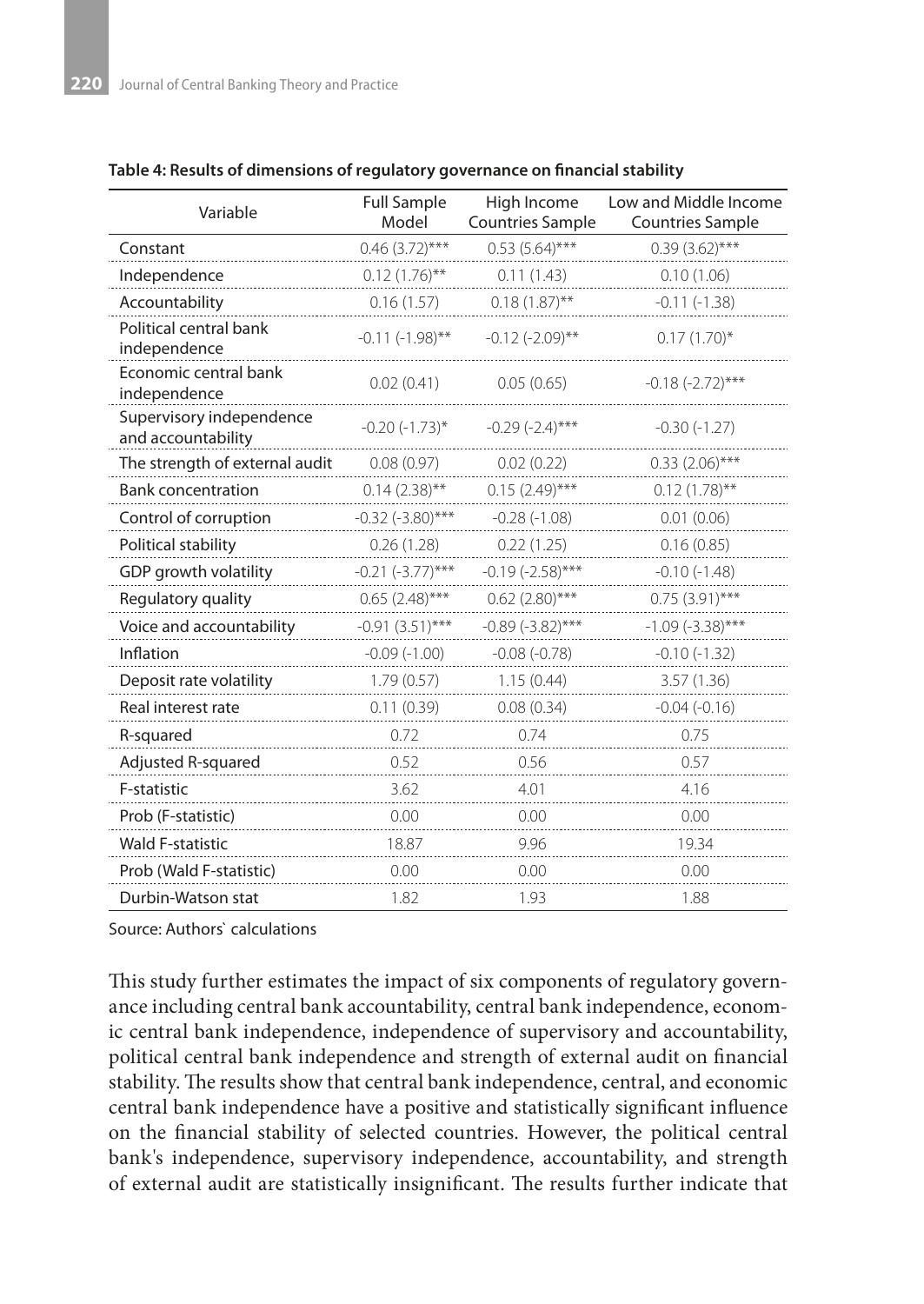control variables, namely, macroeconomic condition and banking structure have also positive and significant influence on the financial stability in the presence of various components of regulatory governance. However, economic freedom has a negative and significant effect of financial stability in selected countries. To summarize the discussion, the results of ordinary least square method in both cases supported the primary hypothesis of the study that regulatory governance and individual dimension of regulatory governance improve the financial stability in selected countries.

### **5. Conclusion and Policy Implications**

This study focused on investigating the role of regulatory governance and various dimensions of regulatory governance on financial stability in the selected countries. To achieve the primary objective of the study, the authors developed the regulatory governance index (RGI) and financial stability index (FSI) for the selected countries. The study employed the ordinary least square method on the cross-sectional data from 55 selected countries. In the estimated model, financial stability is used as a dependent variable while regulatory governance and different dimension are deployed as independent variables.

Along with the regulatory governance, some control variables, namely, macroeconomic conditions, banking structure, and economic freedom were also included in the model to avoid the omitted bias of potential variables. Financial stability is a multidimensional concept, so the index is constructed using six indicators (capital adequacy, non-performing loans/total loans, capital to the assets ratio, bank provisions to non-performing loans, return on asset, and return on equity) as a financial soundness indicator giving equal weights. Regulatory governance is comprised of six different dimensions, including the index of supervised independence, index of the strength of external audit, index of political central bank independence, index of supervisory accountability, economic central bank independence, and accountability index.

The results of the correlation analysis showed that regulatory governance and various indicators of regulatory governance are positively correlated with financial stability in the selected countries. Additionally, the results based on the ordinary least square method clarified that regulatory governance has a positive and significant influence on financial stability in selected countries. The findings also verified that banking structure and macroeconomic conditions have a positive and significant effect on financial stability in the selected countries. Concerning various dimensions of regulatory governance, the study found that central bank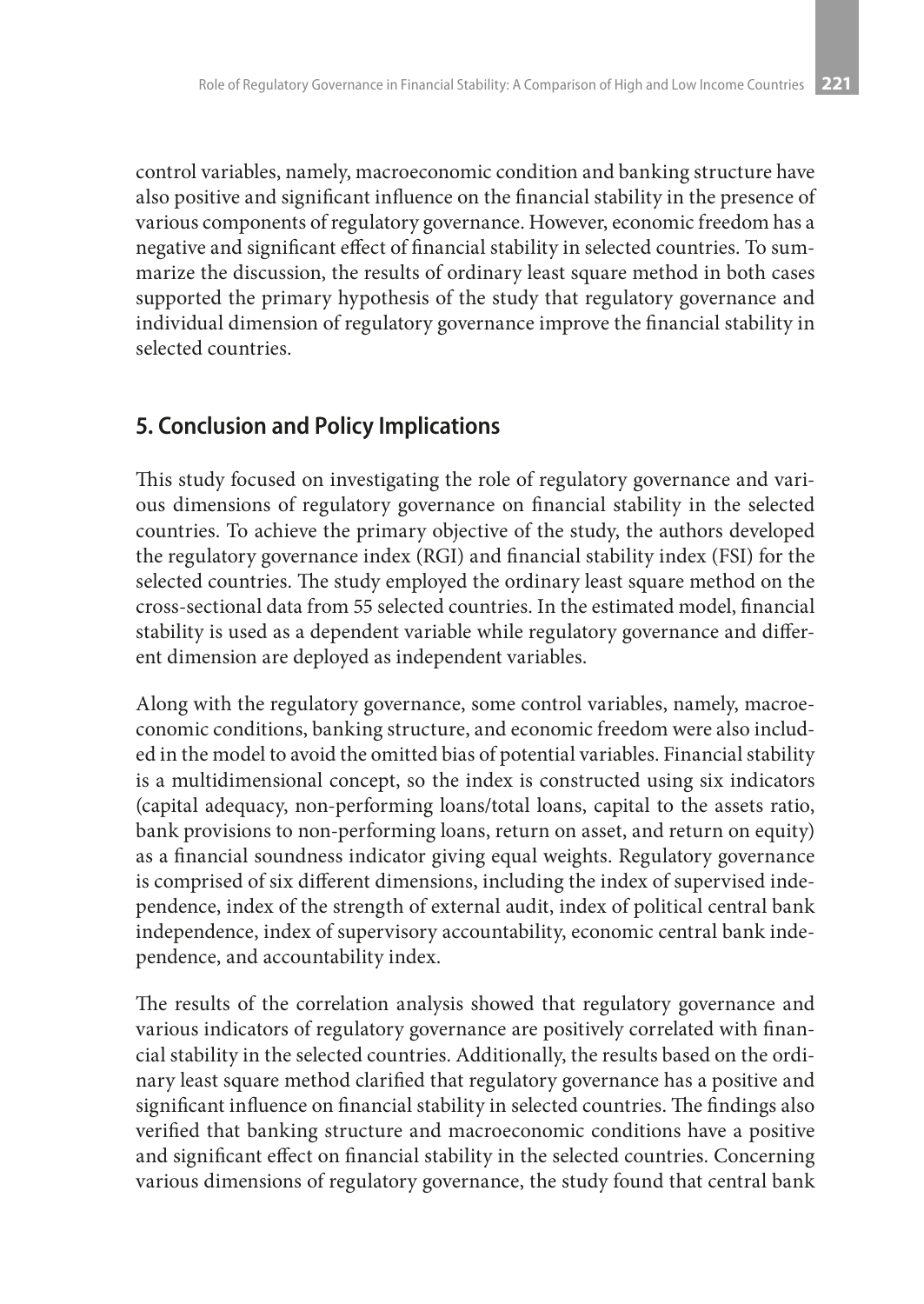independence and economic central bank independence have a positive and significant impact on financial stability in the selected countries, whereas, political central bank independence, supervisory independence and accountability, and external audit strength are statistically insignificant. Finally, the study concludes that regulatory governance and individual dimension of regulatory governance played the most significant role in improving financial stability in the selected countries. Also, better regulatory governance system can contribute to high efficiency and financial stability in the banking sectors of these countries. Regulators like central banks should focus on improving regulatory governance to maintain financial stability in the banking sector and to achieve stability in macroeconomic conditions.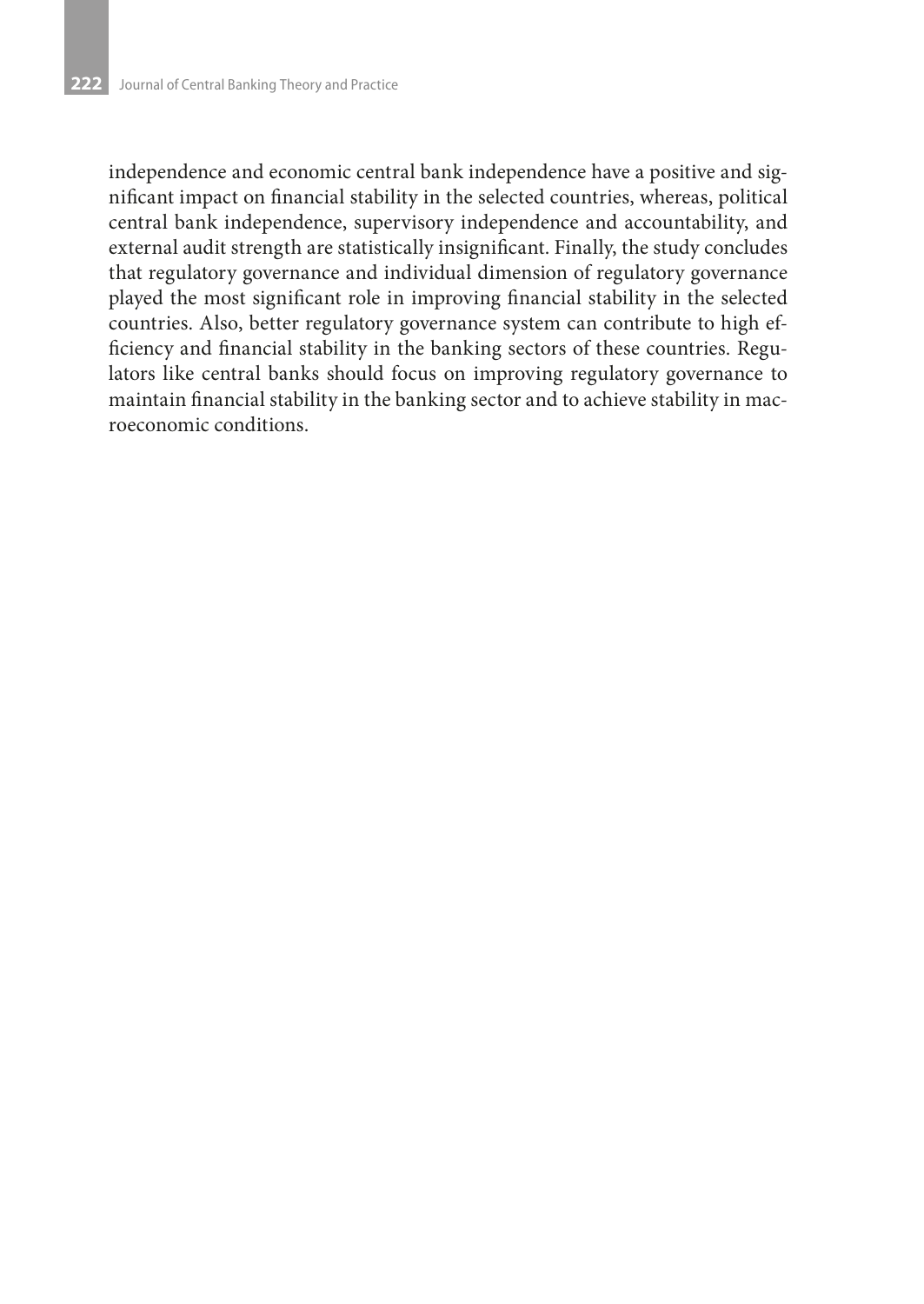## **References**

- 1. Akram, F., Bardsen, G. & Lindquist, K. G. (2007)., Pursuing financial stability under an inflation-targeting regime. *Annals of Finance*, 3: 131-53.
- 2. Arnold, I. J. M. (1999)., The third leg of the stool: Financial stability as a prerequisite for EMU, *WeltwirtschaftlichesArchiv*, Volume 135, Issue 2, pp 280-305
- 3. Arnone, M., Laurens, B.J, Segalotto, J.-F. and Sommer, M. (2009)., Central Bank Autonomy: Lessons from Global Trends, *IMF Staff Papers*, vol. 56, No.2, pp. 263-296.
- 4. Barth, J.R., Caprio, G. & Levine, R. (2006), Rethinking Bank Regulation Till Angels Govern. Cambridge University Press.
- 5. Chan, K. K. & Milne, A. (2015)., A theoretical comparison of banking Structures, *Proceedings of the Australasian Conference on Business and Social Sciences 2015*, Sydney (in partnership with The Journal of Selected Areas)
- 6. Cocriş, V. and Nucu, A. E., (2013)., Interest rate channel in Romania: assessing the effective transmission of monetary policy impulses to inflation and economic growth. *Theoretical and Applied Economics*, 18(2 (579)), pp. 37-50.
- 7. Cornand, C. and Gimet, C. (2012)., The 2007-2008 financial crisis: Is there evidence of disaster myopia?. *Emerging Markets Review*, 13 (3), pp. 301-315.
- 8. Das, U.S., Quintyn, M. and K. Chenard, (2004). Does Regulatory Governance Matter for Financial System Stability? An Empirical Analysis, *IMF Working Paper, WP/04/89*,
- 9. De Haan, J. and Vlahu, R. (2015). Corporate governance of banks: a survey. *Journal of Economic Surveys*, doi:10.1111/joes.12101
- 10. Drakos, K. and Malandrakis, I., (2021)., Global Versus Non-Global Banks: A Capital Ratios-Based Analysis, *Journal of Central Banking Theory and Practice*, 2, pp. 5-22
- 11. Elahi, K. Q. (2009)., UNDP on good governance, *International Journal of Social Economics*, Vol. 36 Iss: 12, pp.1167 – 1180
- 12. Global Financial Stability Report (2018),Chapter two: Regulatory Reform 10 Years After The Global Financial Crisis: Looking Back, Looking Forward
- 13. Houben, A., Kakes, J. and Schinasi, G., (2004)., Towards a framework for financial stability, *IMF Working Paper*, WP/04/101
- 14. Jarocinski, M. (2010). Responses To Monetary Policy Shocks In The East And The West Of Europe A Comparison Working Paper Series NO 970
- 15. Jassaud, N., (2014). Reforming the Corporate Governance of Italian Banks, *International Monetary Fund WP/14/181*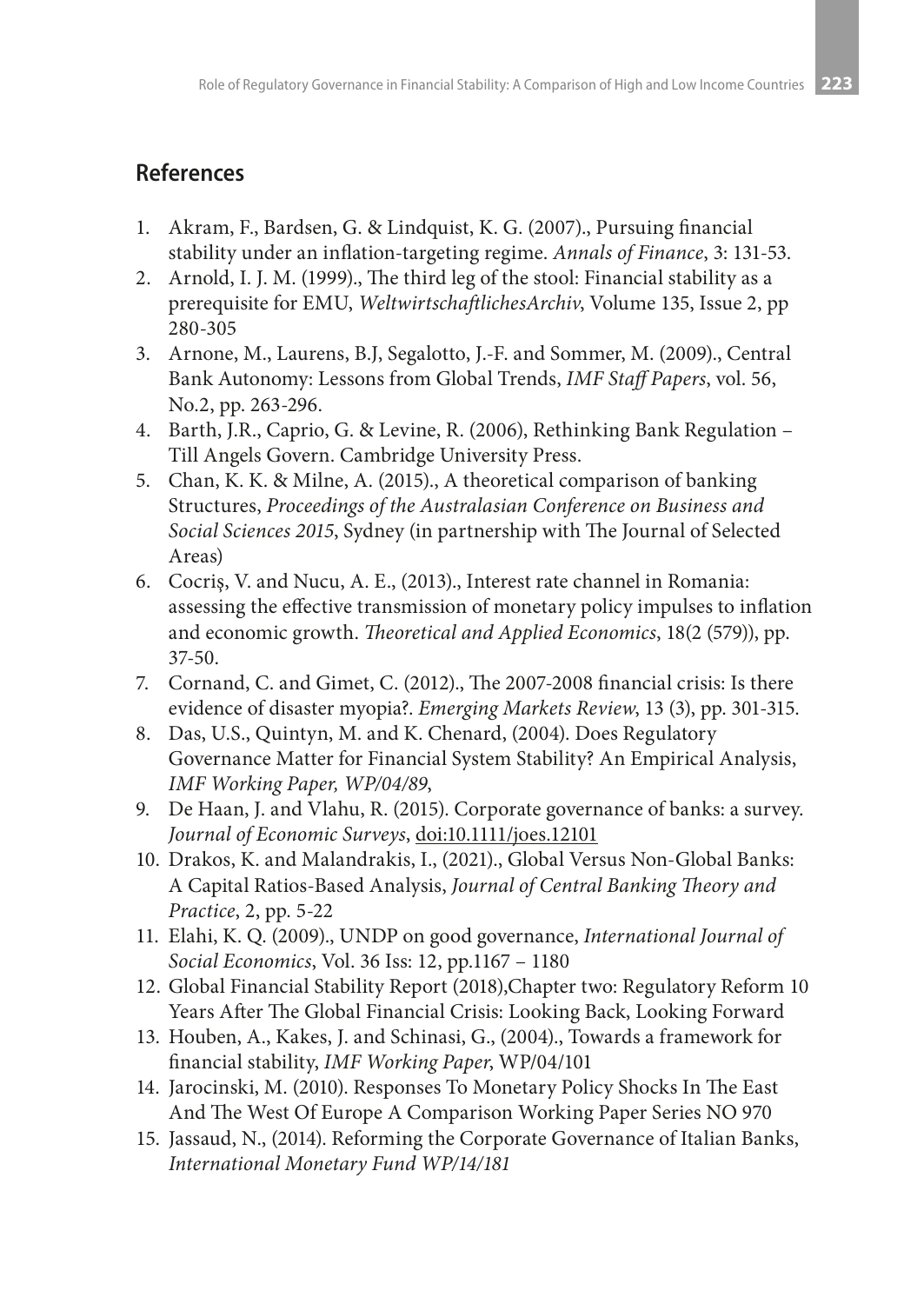- 16. Kaufmann, D., Kraay, A., & Massimo, M., (2010)., The Worldwide Governance Indicators: Methodology and Analytical Issues, *World Bank Policy Research Working Paper* No. 5430, Available at SSRN: https://ssrn. com/abstract=1682130
- 17. Keynes, J. M. (1936). The General Theory of Employment, Interest, and Money. New York
- 18. Kim, J. & Kim, Y.C., (2014)., Financial crisis and a transmission mechanism of external shocks: The signaling role of the Korean Monetary Stabilization Bond, *Journal of Financial Stability*, Volume 9, Issue 4, Pages 682–694
- 19. Kocisova, K. (2016). Banking Stability Index: A cross-country study. Proceedings of the 15<sup>th</sup> International Conference on Finance and Banking. Opava, pp. 197-208.
- 20. KPMG, (2019)., Ten key challenges of the regulator in 2019. Report retrieved on 21-Jan-20019. https://assets.kpmg/content/dam/kpmg/us/pdf/2018/12/ ten-key-regulatory-challenges-pov-v5-web.pdf
- 21. Laeven, L., and Levine, R. (2009).Corporate governance, regulation, and bank risk-taking. *Journal of Financial Economics*, 93(2): 259–275.
- 22. Levine, R. (2012). The Governance of Financial Regulation: Reform Lessons from the Recent Crisis. Conference paper
- 23. Masciandaro, D., R. V. Pansini, and M. Quintyn (2013). The Economic Crisis: Did Financial Supervision Matter? *IMF Working Paper* WP/11/261.
- 24. Minsky, H. P. (1985). The Financial Instability Hypothesis: A Restatement, in Arestis and Skouras eds., *Post Keynesian Economic Theory*.
- 25. Mohr, B. and Wagner, H. (2013). A Structural Approach to Financial Stability: On the Beneficial Role of Regulatory Governance, Available at **SSRN**
- 26. Morales, M.A. and Estrada, D., (2010). A financial stability index for Colombia, *Annals of Finance*, Volume 6, Issue 4, pp 555-581
- 27. Morris, V.C. (2010). Measuring and Forecasting Financial Stability: The Composition of an Aggregate Financial Stability Index for Jamaica, *Working Paper*.
- 28. Oosterloo, S. & de Haan, J, (2003), "A Survey of International Frameworks for Financial Stability", *Occasional Studies* Vol 1/Nr 4, De Nederlandsche Bank, Amsterdam
- 29. Pisano, U., Martinuzzi, A. & Bruckner, B. (2012). The Financial Sector and Sustainable Development: Logics, principles and actors, *ESDN Quarterly Report* # 27, European Sustainable Development Network (ESDN)
- 30. Quintyn, M. (2007). Governance of Financial Supervisors and its Effects a Stocktaking Exercise, *SUERF Studies*, SUERF - The European Money and Finance Forum, number 2007/4.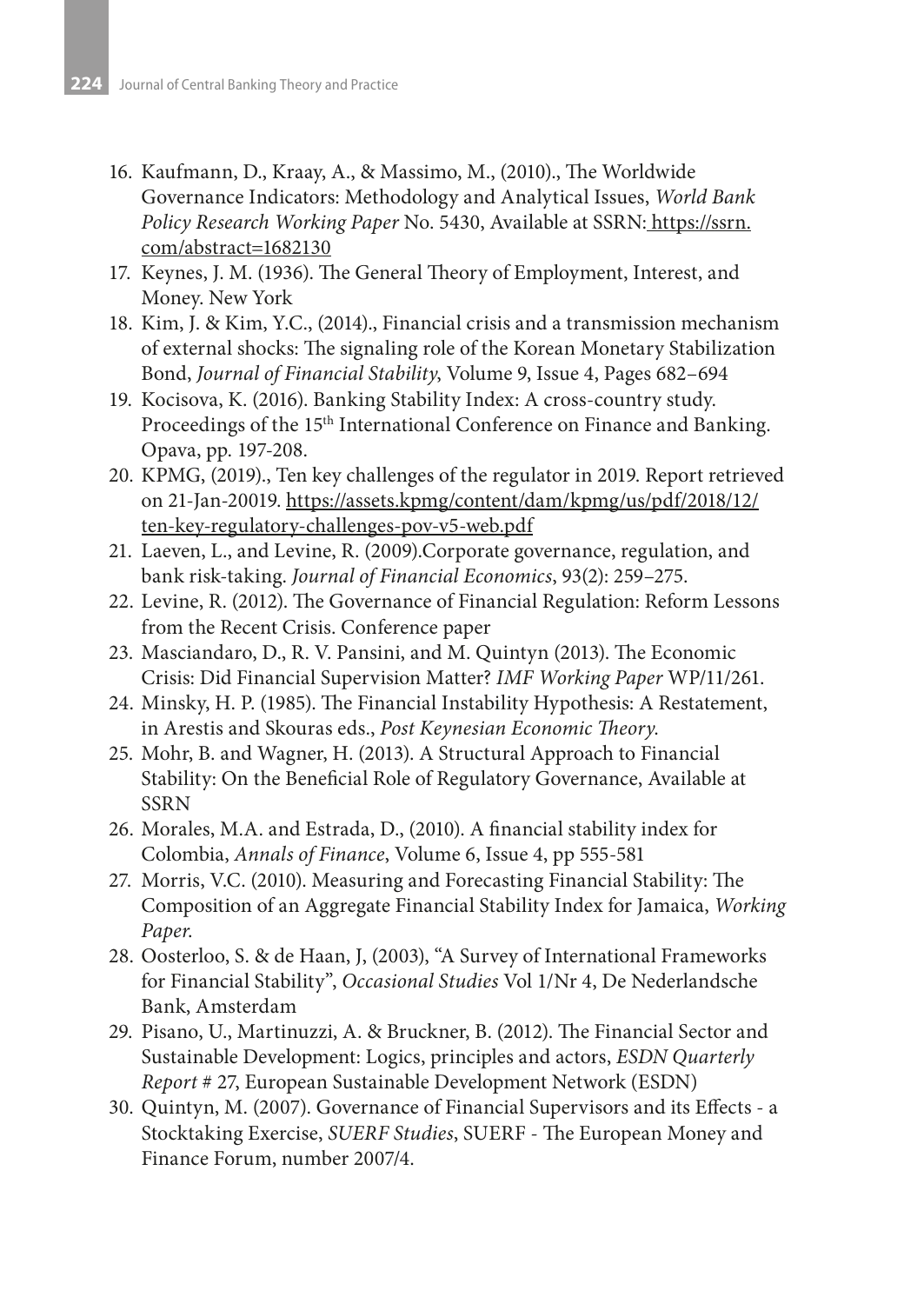- 31. Schwarcz, S.L. (2019). Systematic Regulation of Systemic Risk, *Wisconsin Law Review*, Forthcoming, Duke Law School Public Law & Legal Theory Series No. 2018-60
- 32. Sharma, A., & Kaushik, V., (2008)., Assessment of Entrepreneurial Profile of Rural Women, *Journal of Community Mobilization and Sustainable Development*, Vol. 3, Issue II, PP 1-8.
- 33. Sivakumar, N. (2011)., Management of financial market scandals regulatory and values-based approaches, *Humanomics*, Vol. 27, Iss: 3, pp.153 – 165
- 34. Thakor, A.V, ( 2018)., Post-crisis regulatory reform in banking: Address insolvency risk, not illiquidity, *Journal of Financial Stability*, Volume 37, Pages 107-111, https://doi.org/10.1016/j.jfs.2018.03.009
- 35. Thorsten B., Aslı, D. & Ross, L., (2000)., A New Database on Financial Development and Structure, *World Bank Economic Review*, 14, 597–605. (An earlier version was issued as World Bank Policy Research Working Paper 2146.)
- 36. Vučinić, M. (2020)., Fintech and Financial Stability Potential Influence of FinTech on Financial Stability, Risks and Benefits, *Journal of Central Banking Theory and Practice*, 2, pp. 43-66, DOI: 10.2478/jcbtp-2020-0013
- 37. Žunić, A., Kozarić, K., Žunić Dželihodžić, E., (2021). Non-Performing Loan Determinants and Impact of COVID-19: Case of Bosnia and Herzegovina, *Journal of Central Banking Theory and Practice*, 3, pp. 5-22, DOI: 10.2478/ jcbtp-2021-0021